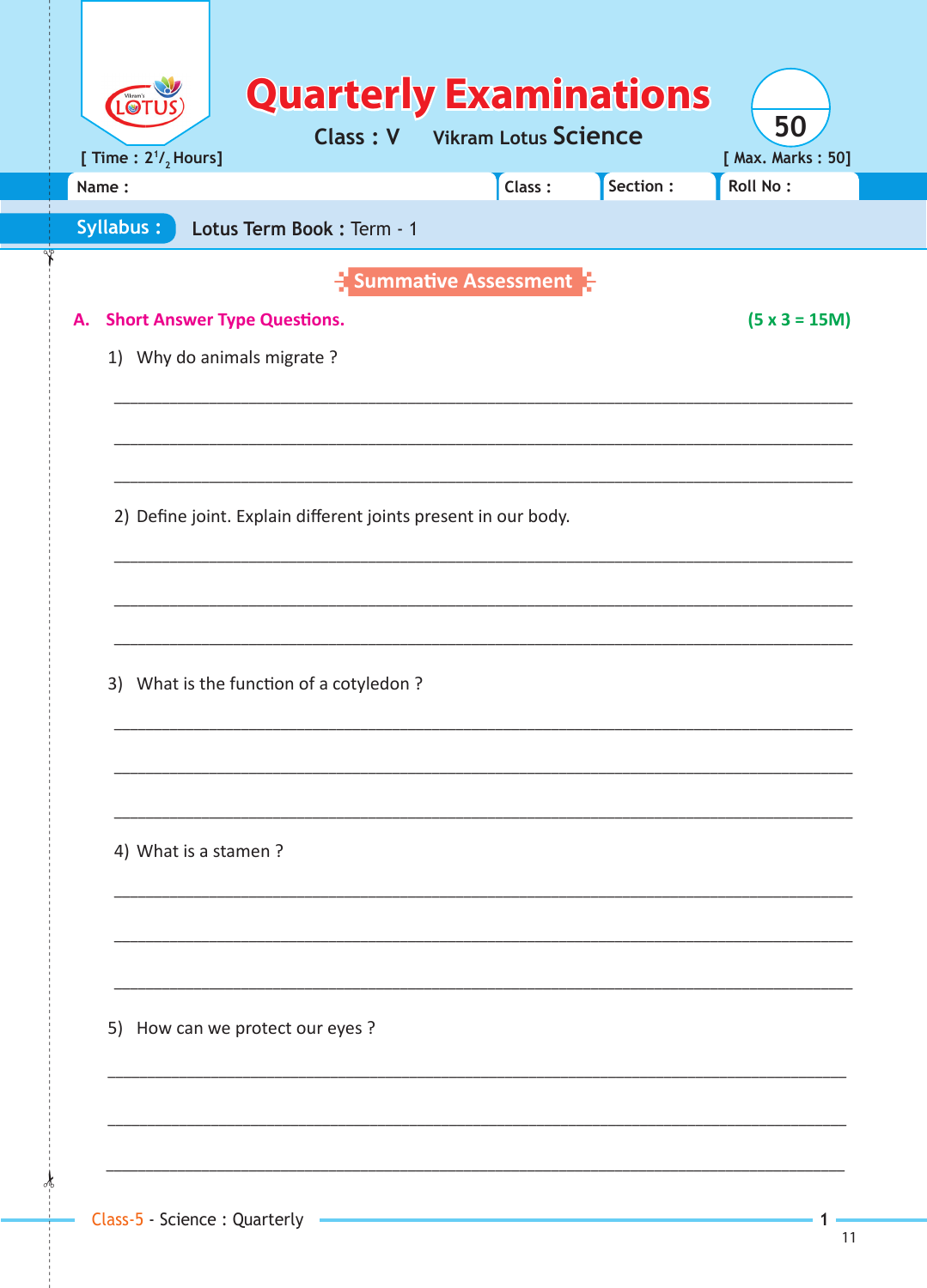### **B.** Very Short Answer Type Questions.

#### 1) Define motor nerves.

2) Skeleton

3) What are spiracles

4) Name two pesticides used for crop protection.

5) Wht is ovule ?

 $\frac{1}{2}$  Formative Assessment

| C. Tick ( $\checkmark$ ) the right statements and cross ( $x$ ) the wrong statements. | $(5 \times 1 = 5M)$ |  |
|---------------------------------------------------------------------------------------|---------------------|--|
| 1) The point at which two bones meet is called a joint.                               |                     |  |
| 2) Medulla does not join the spinal cord to the brain.                                |                     |  |
| 3) All birds can migrate twice a year.                                                |                     |  |
| 4) Coconut is dispersed by air.                                                       |                     |  |
| 5) The female part of a flower makes the pollen.                                      |                     |  |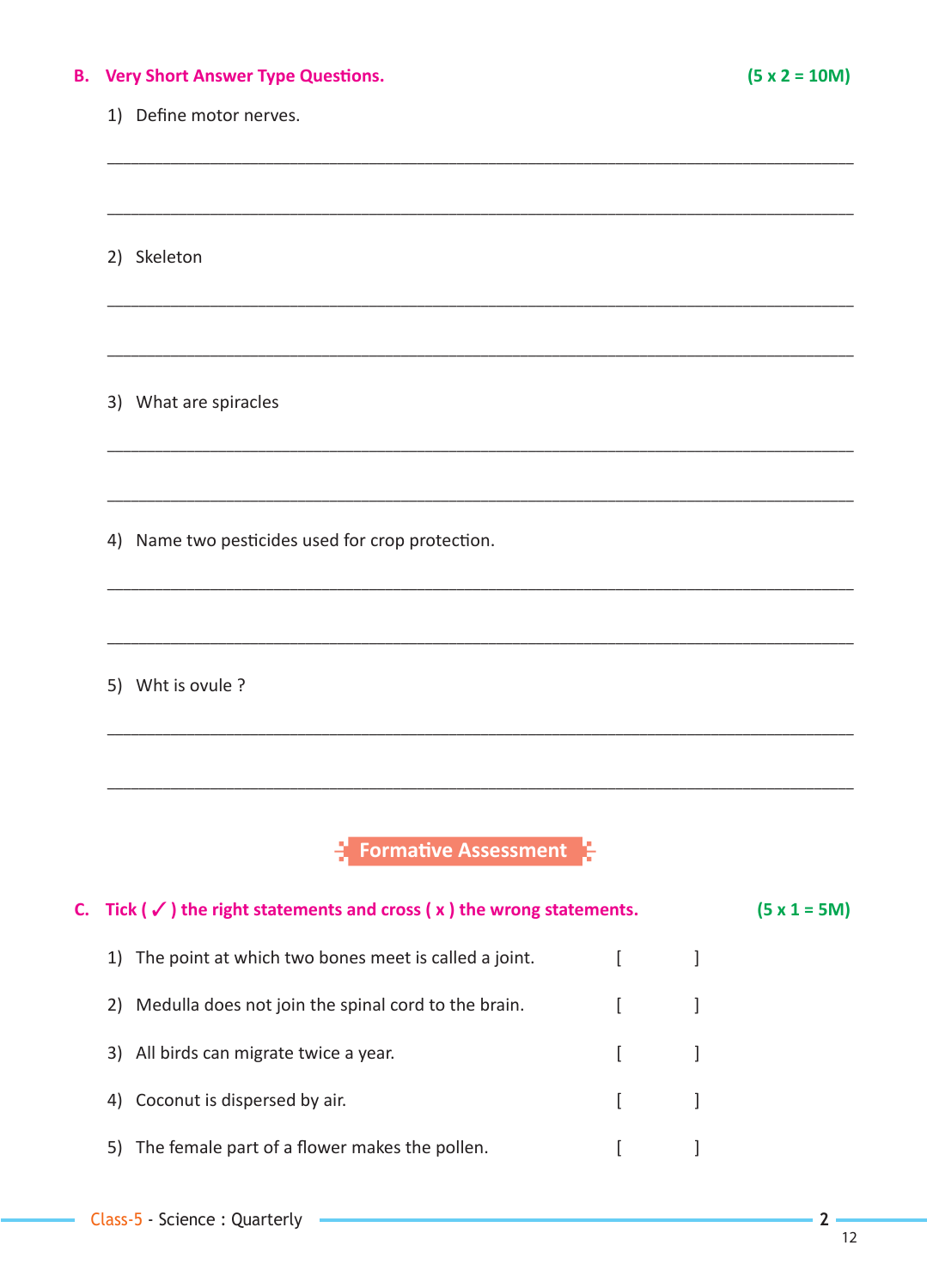# **D. Tick (** $\checkmark$ **) the correct answers.** (5 x 1 = 5M)

 $\frac{1}{2}$ 

✁

|  | 1) Which one of the following is not an imperfect flower? |  |
|--|-----------------------------------------------------------|--|
|--|-----------------------------------------------------------|--|

|    |          | writer one or the following is not an imperfect hower:       |                   |           |                |                             |                                                                                              |
|----|----------|--------------------------------------------------------------|-------------------|-----------|----------------|-----------------------------|----------------------------------------------------------------------------------------------|
|    |          | i) cucumber                                                  |                   |           |                | ii) watermelon              |                                                                                              |
|    |          | iii) pumpkin                                                 |                   |           | iv) rose       |                             |                                                                                              |
|    | 2)       | What is the other name for seed leaf?                        |                   |           |                |                             |                                                                                              |
|    |          | i) cotyledons                                                |                   |           | ii) scar       |                             |                                                                                              |
|    |          | iii) seed coat                                               |                   |           | iv) seedling   |                             |                                                                                              |
|    | 3)       | Plant eating animals are called                              |                   |           |                |                             |                                                                                              |
|    |          | i) omnivores                                                 |                   |           | ii) carnivores |                             |                                                                                              |
|    |          | iii) herbivores                                              |                   |           |                | iv) none of these           |                                                                                              |
|    | 4)       | The nervous system consists of                               |                   |           |                |                             |                                                                                              |
|    |          | i) spinal cord                                               |                   |           | ii) nerves     |                             |                                                                                              |
|    |          | iii) brain                                                   |                   |           |                | iv) all of these $\sqrt{ }$ |                                                                                              |
|    | 5)       | How many bones are present in an adult human body?           |                   |           |                |                             |                                                                                              |
|    |          | i) 205                                                       |                   |           | ii) 206        |                             |                                                                                              |
|    |          | iii) 210                                                     |                   |           | iv) 308        |                             |                                                                                              |
|    | 2)<br>4) | $1)$ TINJO<br>RABNI<br>3) PROC<br><b>IADRCLE</b><br>5) ILPUP |                   |           |                |                             |                                                                                              |
| F. |          | Fill in the blanks with suitable words given below.          |                   |           |                |                             | $(5 x 1 = 5M)$                                                                               |
|    |          | sensitive                                                    | <b>Example 19</b> | breathing | motor          | eight                       |                                                                                              |
|    | 1)       |                                                              |                   |           |                |                             | The ___________________________________ nerves carry messages from the brain to the muscles. |
|    |          |                                                              |                   |           |                |                             |                                                                                              |
|    |          | 3) Plant are ______________________________ to light.        |                   |           |                |                             |                                                                                              |
|    | 4)       |                                                              |                   |           |                |                             | is the process of taking in oxygen and giving out carbondioxide.                             |
|    |          |                                                              |                   |           |                |                             |                                                                                              |
|    |          |                                                              |                   |           |                |                             |                                                                                              |